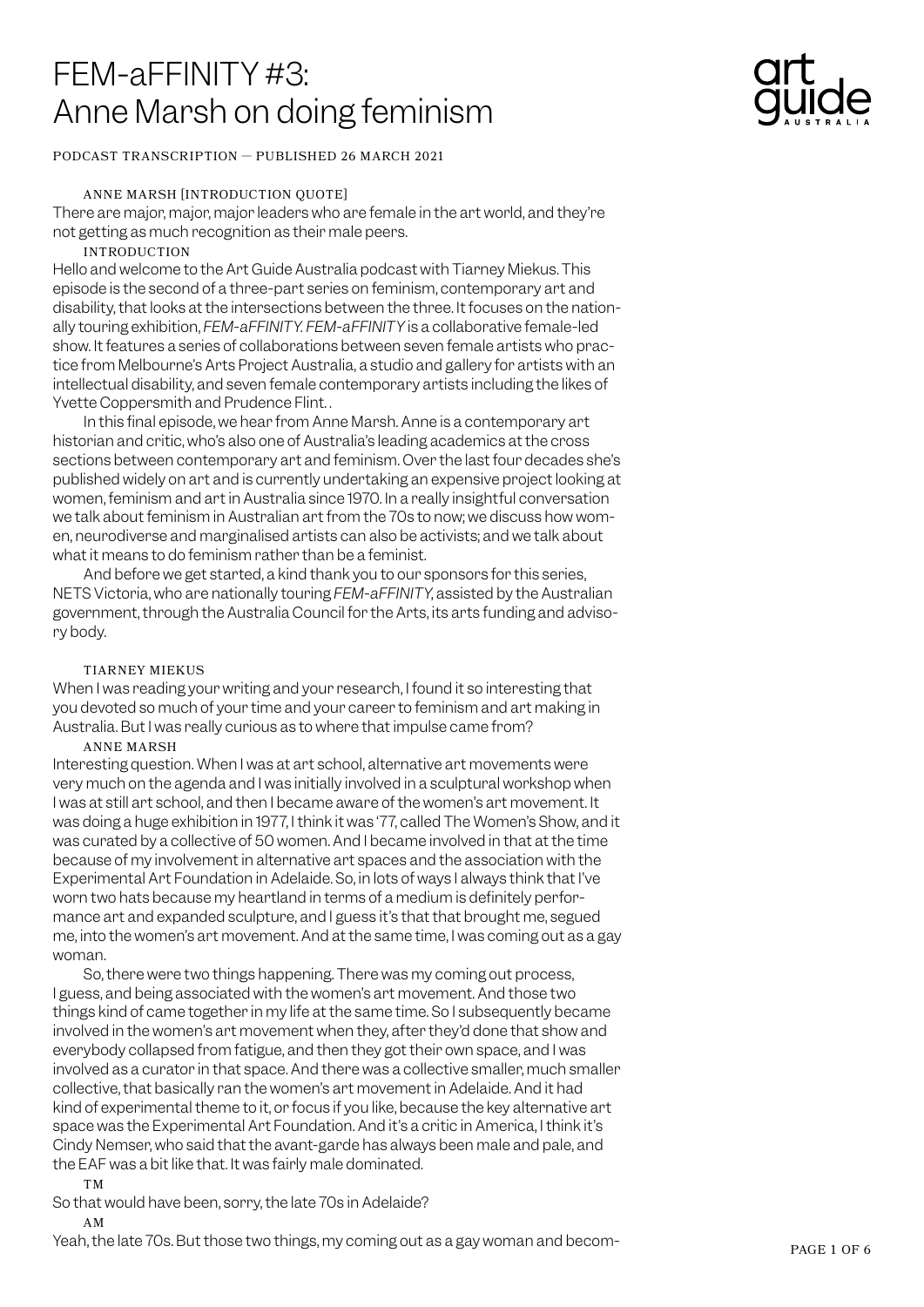ing involved in the women's art movement and then becoming involved in feminism because of the women's art movement, because the gay world at the time wasn't necessarily feminist. So those two things were, you know, that was emerging more, but the gay world—I was in gay bars, for example, you wouldn't call them feminist in any sense of the word at that stage. I mean, subsequently these two things, I guess this is what we call intersectionality these days, these two things kind of came together and things evolved in a more multi-various kind of way.

#### TM

So, is there anything that happened before that, that made you want to be involved in those women's groups? Like, I mean, was it just, was there something that you felt was unfair or you were looking at the men around you and it didn't... Nothing seemed right?

#### AM

Not really. I've got a strange background. Because I had done sculpture, I was used to being in a male dominated environment. Like in the sculpture department in my year there was only one other woman. I mean, there was only 12 students in the whole year because art schools were small, more boutique than they are now, but there was only one other woman. And when we made the sculpture workshop and I was the chair of that workshop, and she was involved in that too, but not as actively as I was. So I was the chair of this workshop that was all men basically. But at the time, it just seemed normal to me. You know, just kind of... So it was the women's art movement for me, and subsequently finding feminism through that process and subsequently reading around those things, it was life-changing for me, yes. Especially in career terms.

TM

Yeah. It started to seem not normal.

AM

It certainly did. Yes. It certainly did. And some of the things that had happened in the sculpture workshop in the sculpture department, I've subsequently I realised how sexist it was really. But they were unconscious about it and I wasn't aware of it at the time. Cause the art world's pretty competitive, well was and still is I think, very competitive kind of place. And so everybody's competing with everybody else and the sexual competition, you know, is just another layer on top of all of everything else. TM

When the word feminism was starting to get used, was it getting used quite popularly in the late 70s?

AM

Yeah, absolutely. And people were, especially in that because my focus was always with art, there was a lot of stuff coming out of America and I subsequently went to America and visited places like the women's building in Los Angeles. And there's another like-minded group in San Francisco and was reading a lot of Lucy Lippard's work about artists meeting for cultural change. And there was a lot of left-wing activity that was happening in the art world in America and was subsequently happening here around the Biennales. And that had to do with equal representation of male and female artists. And so that debate was starting to be had definitely in Australia in the late 70s. And women's art movements had formed in Sydney in '74, '75 and subsequently in Adelaide and Melbourne, there was various groups. And then around Australia in the early 80s, everywhere had a kind of associated group, which was around women in the arts and lobbying for equal representation. TM

I guess to jump forward almost to now and the last 10 years, you have this idea in your work of doing feminism rather than being a feminist, can you explain the distinction between the two?

AM

Yeah. So I mean, I think it's, it's slightly controversial. It's not actually my phrase. I picked it up from somewhere during the research project and I can't for the life of me find the first reference to that anymore. So I've just taken it on, but it seemed to me that being a feminist is so kind of, I don't know, locked into some kind of identity. And I think that feminism is more fluid. I think that feminism is not just an ideology. I think there are ideological feminists, but in my encounters with feminism, right from the women's art movement all the way through my career, it's a multi-various platform. Women can be feminists and be radically right-wing, you know. So, over the years I've come to believe that the doing of feminism as a kind of an PAGE 2 OF 6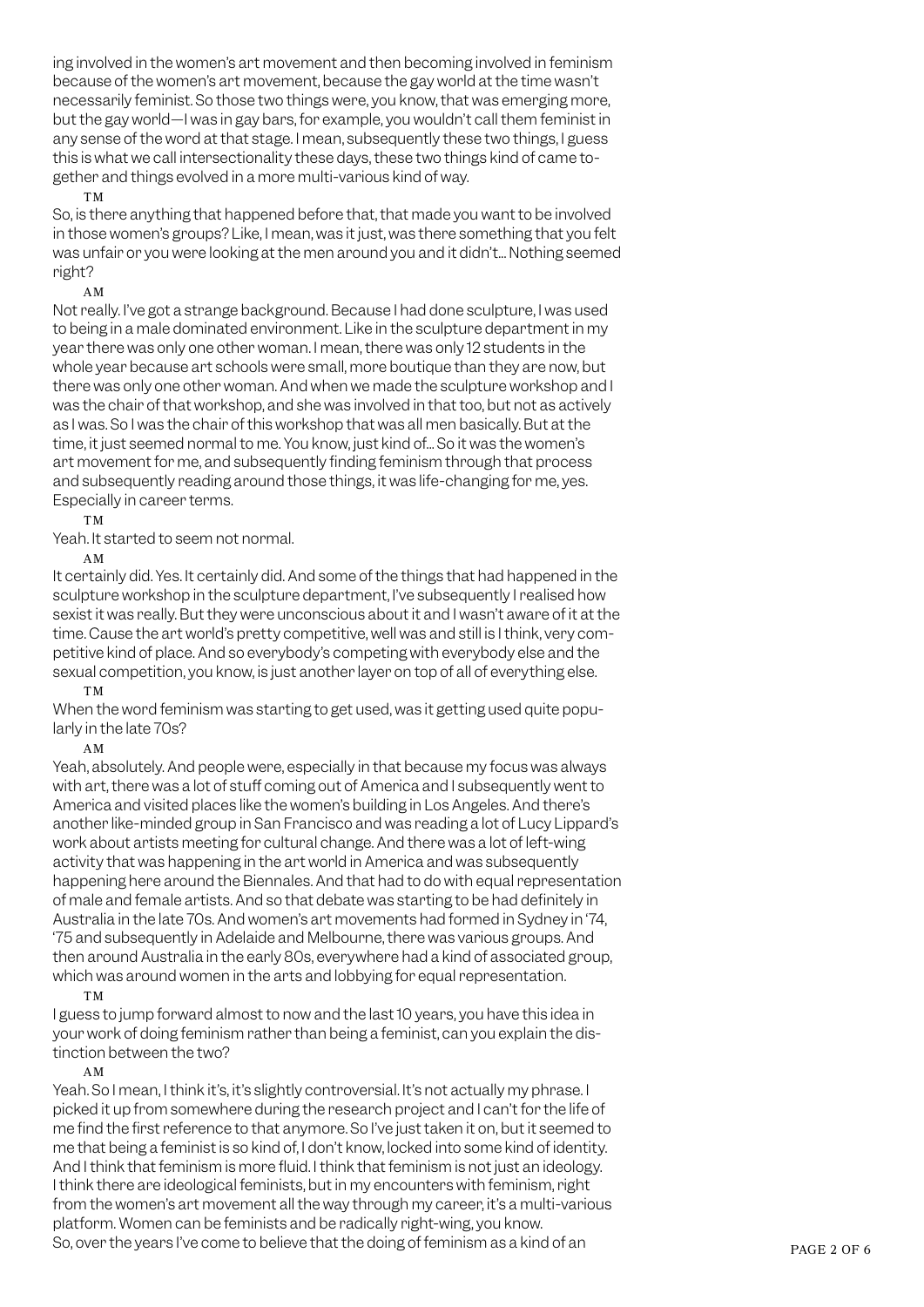informed practice is more important than proclaiming that one's a feminist, or proclaiming that one is, how would you put it, all for women's equality and all this kind of stuff. Because it depends from... Always depends on where the person is speaking from. So, you know, Margaret Thatcher was probably a feminist in some, you know, even though she was anti-woman, there was some, you know, she had some kind of feminist platform in a way, and people would put her up as a female icon of the prime ministership on the right side of politics. And so I think that actually having feminism as a doing word, rather than a being word, one opens it up so that anybody can be a feminist. And I'm a great proponent of men taking on some kind of feminism. And I think that really, they should be kind of morally obliged to. So I think it opens it up.

It also kind of sheds the light on the multi-variousness of feminisms. That feminism is a plural thing, not a singular thing. And people can go through their lives, take on a kind of feminist ethical position, and may never take on a feminist ideological position. I think feminism, the idea of being a feminist or that there is a feminist group, or there is a definition around feminism, tends to polarise. And I think that being a little more little 'l' liberal about it, and thinking about it as a doing thing, then people can pick up feminism and they can do feminist acts or activities, or they can make a feminist lobby for their group or for their position or from when, from where they speak from, without being laden down with what it is to be a feminist. And perhaps, you know, if you look at feminist history, it is so multi-diverse and it is about, it tends to be about people in groups taking positions around particular issues. Or, you know, when you see things like we've got, again, exploding in the press, you know, the sexual harassment of women in the workplace, for example. That really coheres people around a particular issue and they can do feminism there, you know, and they will stand up and be counted as doing feminism in that arena. But then some of those people would also be anti-abortion. And we can't, you can't legislate against these beliefs that people have. So I think for feminism to be a change platform within societies and across societies and groups, that it's better that it's a doing word; that you can do it rather than be it. I mean, people can argue,

#### tion, but... TM

Yeah, well, I mean, I suppose just to backtrack a tiny bit, the 'Doing Feminism' project is something that's being sponsored by the Australia Council and it has a lot of events and residencies and a book associated with it. When you're taking such a liberal view of the word feminism, and you're looking at female art-making from the 70s onwards, that seems like a huge area to try and cover. I mean, are there challenges that you've had in trying to cover such a big field with such a liberal definition?

you would probably argue against that and say that it's too much of a liberal posi-

## AM

No. It allows me to cover that field. I mean, I'm not doing a book or a program which is just about feminist art. So it's called Women's Art and Feminist Criticism. So there are two things. I think that women's art is very, very powerful and has been through the 20th and the 21st century. And hasn't been acknowledged for its power and its importance, and the way in which it has changed the mainstream art world. And then I think there's feminist criticism and feminist philosophy and feminist theory that has done the same. Now, sometimes those two things come together and sometimes they don't. Right. So there would be women that I have in the book that wouldn't call themselves feminist, and they wouldn't say they're making feminist art, but I believe I can put the whole package together and call that a kind of doing feminism, because everybody has contributed in one way or another, in different ways to creating this big change movement.

#### TM

Is there... Cause I mean, I guess you've lived through this as much as you're now reflecting on it and bringing all these different threads together. Is there something overarching that sticks out for you, or something that you've learnt in this process? AM

That women have contributed an enormous amount to the visual arts basically, and they haven't been acknowledged enough for the importance of that work. There are major, major, major leaders who are female in the art world, and they're not getting as much recognition as their male peers. Like there aren't… We get on the agenda women's show, like there's one in Canberra at the moment, *Know My Name*. Okay. PAGE 3 OF 6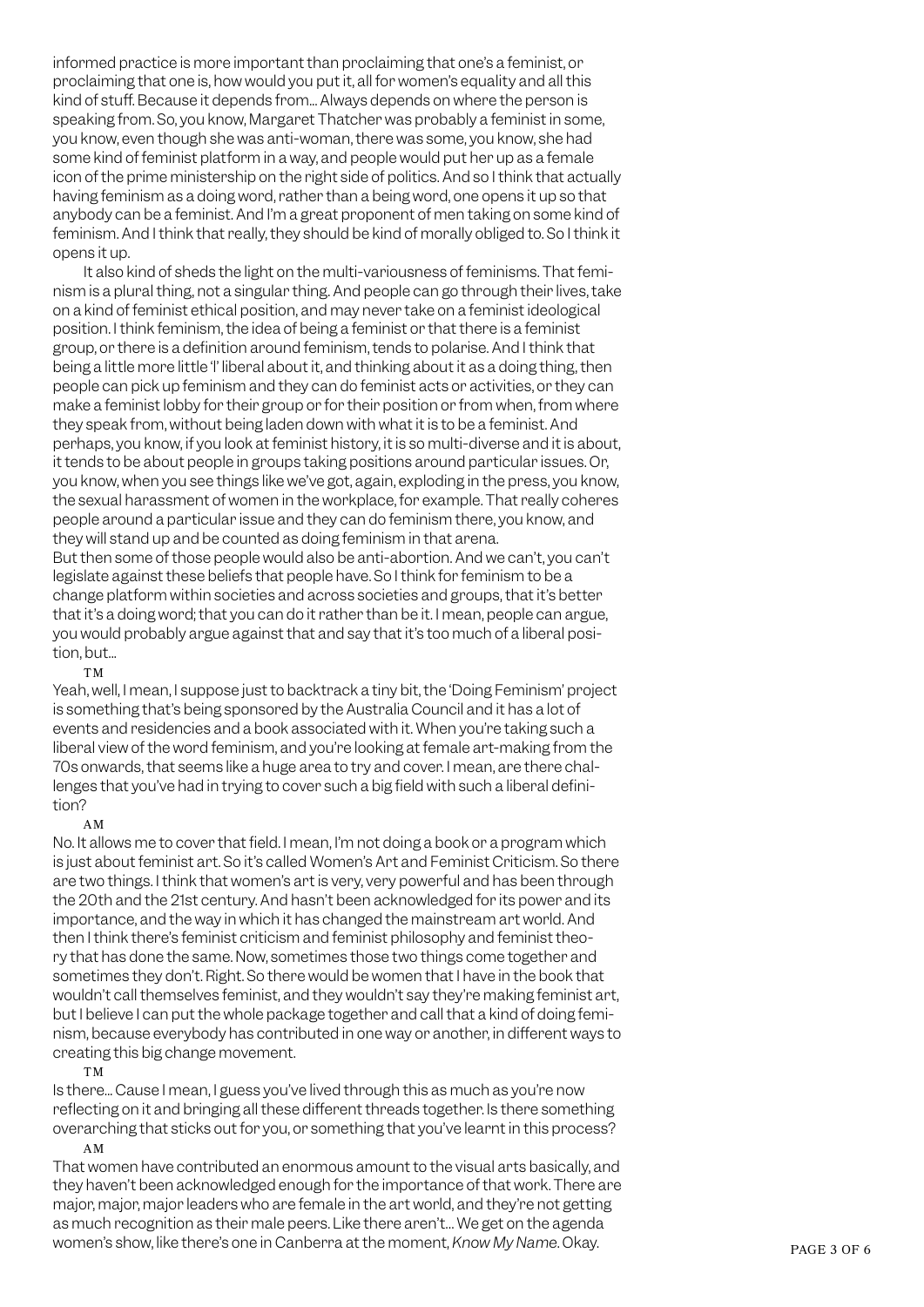Which is a big splashy show with lots of women in it. But we don't get the same gallery putting on a retrospective on a major artist. Like even somebody who's as apolitical as Rosalie Gascoigne does not have that thing. And yet Mike Parr had a major retrospective there quite recently. Now I've got a great deal of respect for Mike Parr. I've written about him and I think he was certainly deserving of that, but Rosalie Gascoigne has been dead for several years and she hasn't had one, you know. And then, you know, Pat Brassington—and you can just name name after name, after name, after name of very, very, very significant artists in Australia that have not had the recognition that they deserve.

#### TM

Why do you think that's the case? I mean, especially in the last five, six years with #MeToo, and things like that, you would think...

## AM

Australia really lags behind their western colleagues in this way because the boom in the blockbusters for women's shows and feminist shows was definitely much earlier in the 2000s. So from 2007 was a massive year, but there have been shows: 'Inside the Visible' was here. It toured from America to here in 1997, was shown in Western Australia. And that was a huge show on women's art in the 20th century. But, you know, even Spain's done shows, Korea's done shows, you know, all of these places had done shows by 2010, 2011. [In] 2011, I think it was 2011, Julie Ewington did Contemporary Australia Women at QAGOMA, but that was quite a small curated show. It was a good show, but it was a small and curated and it wasn't what we call a blockbuster. So Australia's really behind in this recognition of women in these blockbuster shows, and also in the other majors marker is the solo retrospective show. And then of course the monograph on the artist. And I think it's part of being... I think in Australia there's not a big enough philanthropic support for Australian culture. You know, we do have a smaller population, that's one problem. But we don't put enough money into our own culture. You know, we prefer to buy American music or English music. We prefer to read their novels, their magazines. We consume other white western cultures before we consume our own. And our own tends to be denigrated in strange ways.

## TM

What do you do with that history where of feminist art making, I guess feminism in Australia, that has been seen as very white and very middle-class.

## AM

I think it's true. I mean, especially in Australia and we have a huge Indigenous population, and of course Indigenous artists here have created one of the most powerful art movements of the late 20th to 21st century, with the painting that's coming out of the desert and also out of the city. And feminism has been very pale until, until the 21st century. I think until people have started to... Well, white feminists have started to recognise their whiteness and to realise that this is a problem, they can't speak for all women and they haven't—they certainly haven't, you know. They have tended to be a middle-class movement to a certain extent because it lost that, you know, radical left-wing edge a little bit. And black women certainly feel that their issues weren't addressed up until... Well, I think it's changing now slowly, but that has to do with a lot of black activists and authors standing up and saying, "No, you haven't, you know, you might think that you're not racist, but in actual fact you are because you've, you know, you haven't given us enough power in your platforms. You haven't given over to us enough basically. And in that you haven't recognised your whiteness."

## TM

And then disability just seems like another marginalisation on top of that. AM

That's been marginalised for sure. I mean, I was asked this question in the conference, "How can people mobilise?" And I'd say again, going back to that thing about activism having better tools in the 21st century, I think if people have a desire to be heard and recognised, that feminism is a good example, it's taken years, of how one might do that. And it has to do with the small group. Everything starts by two people talking about it and then expanding that, expanding it. And it doesn't have to be very many people to make a big noise. And I think that we're going to start seeing that now. We're going to start seeing those lobbies. And I think society is very, well, can't speak for everybody, but I think society is more ready to hear that now. And the work that feminism's done about inclusiveness. I mean, I know it's been pale, but PAGE 4 OF 6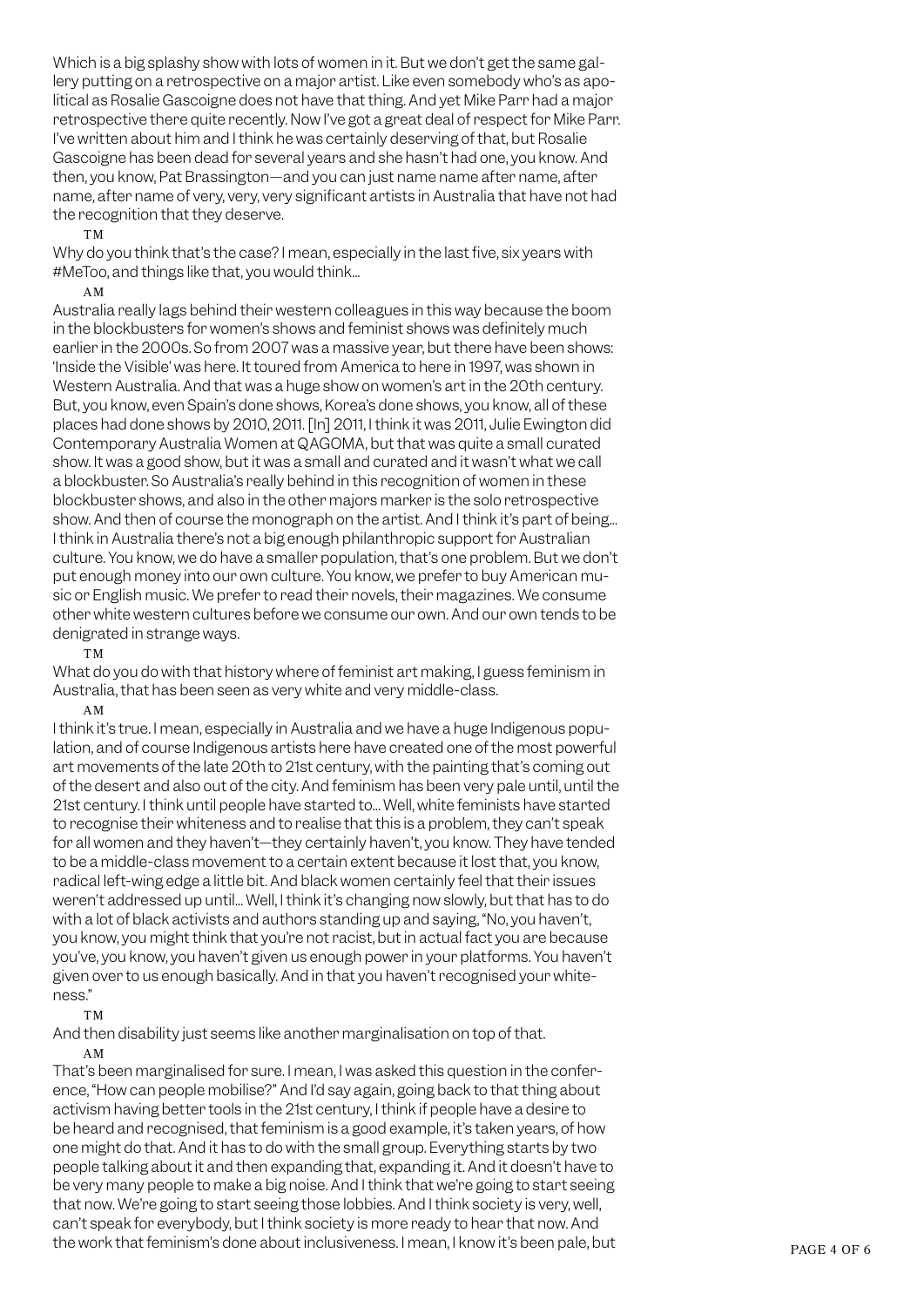their idea of including all artists, for example, like not having this very mainstream idea of what a career in the arts looks like. I think there are different models and people can kind of look at those models and look at small group processes and look at how people have managed to make change happen. It's not impossible to become empowered, even if you're in a very, very powerless position. And I think somewhere like Art Projects, if they could attract some really good philanthropic money, then books could be written, scholarships could be given, prizes could be made available, that would create a coterie of kind of group where people can be acclaimed for their achievements in their own terms. And that that will then burst through.

#### TM

And going on from Arts Project, obviously there is the show *FEM-aFFINITY* where Catherine Bell has paired seven neurodiverse artists with seven neurotypical artists, and has also fostered a collaboration or at least a pairing between the 14 artists. Is that a unique show in your knowledge?

## AM

To the best of my knowledge it is, but I think it's a great project. I think the artists that are working in collaboration, there will definitely be amazing kind of two way—I think I talked to some of them when the show was on—amazing kind of two way relationships that happen where both artists are gaining some insight into the other one, and learning different skills as well.

## TM

I worked at Arts Project for time, and I often talked to people who were looking at either buying the work or coming to the shows, or people involved in the art world, or curators. And one thing I felt like I continuously had to do was legitimise the art as art first and foremost.

## AM

And that's because of old paradigms. I mean, it's exactly the same thing happened to women. You know, I've got some quotes from women that are in their eighties now in my book where, you know, they were told just to go home and have children cause that could be, that would be the most creative thing they could do. And that was a standard kind of phrase, even when I was at art school. And so women's art was illegitimate because women would never have, you know, starved in a garage and become this heroic kind of Jackson Pollock type figure. But all of the Jackson Pollock type figures are manufactured, cosmetically, usually through dealers and galleries. So it's the dealers and the galleries to a certain extent set the agenda. And then the museums.

Now, some of those people are great. Some of them are, you know, they do magnificent things for their artists and who wouldn't want to be in a strong commercial stable with, you know, whoever, we won't name the gallerists, but, you know, and be supported by them, of course. And if you're an artist and you don't have an income and you're taken on by one of these people, you're going to become what they want you to become. Some artists leave because they don't want to do that. You know, there's famous cases of that. But the gallerists know how to prime the artists to success. And that's why the artists want to be with the gallerist. The gallerist do a lot of work to make that happen. But they're also making greatness within the paradigm of greatness that has been before. So it's what they call the canon.

You know, somebody like Cathy Staughton comes along, who's a fantastic painter at Arts Project, you know, and she doesn't fit the paradigm. So, she's not great because, you know, she's, I mean, I don't know if you've met Cathy, but she's kind of so 'out there' and everything, she's just an amazing person. And you could say she's the ultimate Jackson Pollock figure, really, but they can't handle that much difference because it's... They don't feel that it's, it can't be contained enough. And it was the same with women. So people that are living in differently abled bodies or have differently abled minds or whatever, do not fit the paradigm of what is a healthy white male individual of 30-something. So, society needs to be tired of the paradigm and open to shifts in the paradigm. And I think that is starting to happen and will continue to happen. I think the future's a lot brighter for a lot more people than it used to be.

## TM

Because you're a writer and you obviously write so much on art, there's been such a little writing on the field of disability as well, or artists with a disability. And I guess in the case of Arts Project, it's sort of like you were saying before, about how women's shows get grouped as women's shows and you don't get like the attention paid to the solo artist. And I think a lot of the time it can be the same for artists with an intel-<br>PAGE 5 OF 6